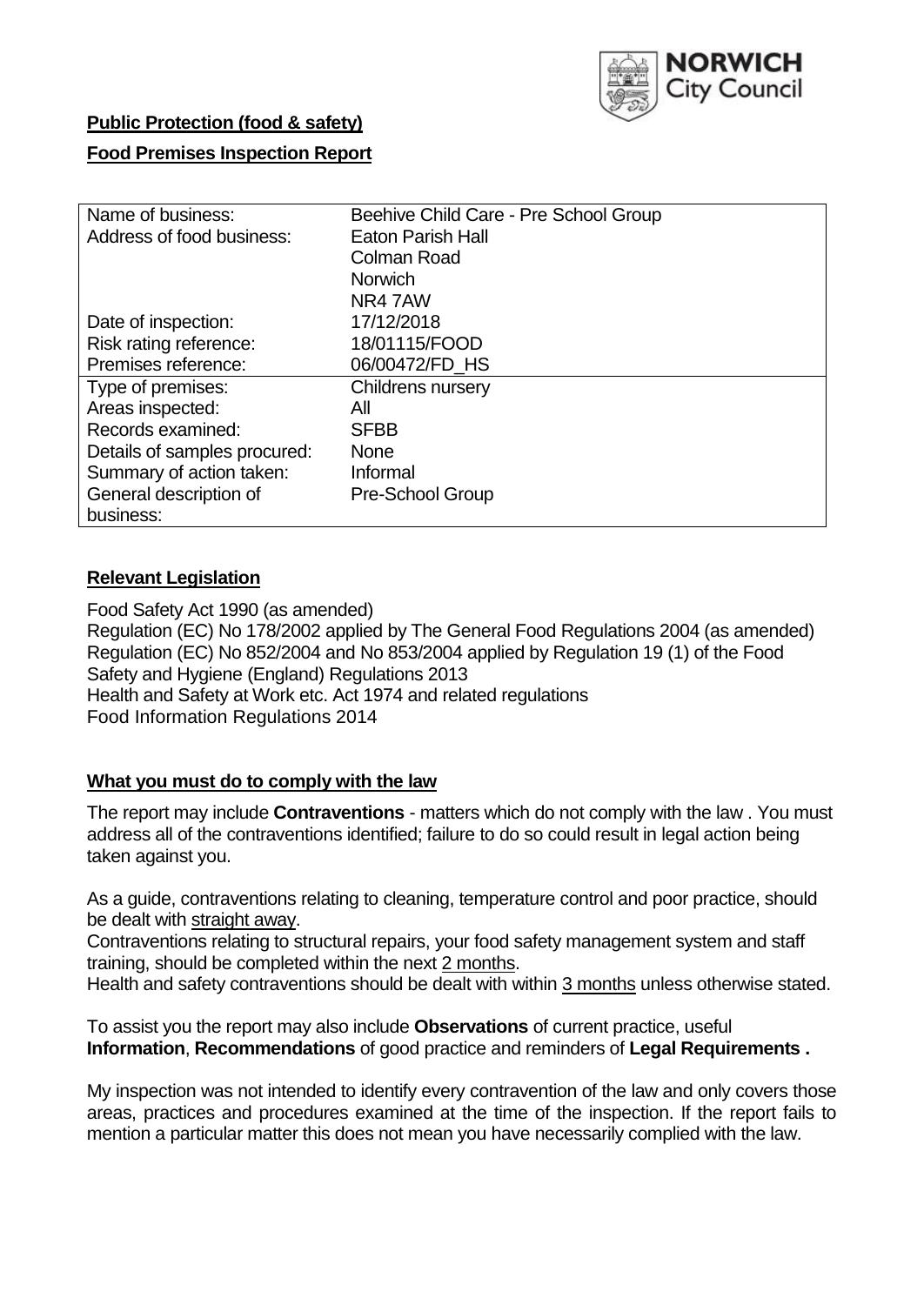## **FOOD SAFETY**

#### **How we calculate your Food Hygiene Rating:**

The food safety section has been divided into the three areas which you are scored against for the hygiene rating: 1. food hygiene and safety procedures, 2. structural requirements and 3. confidence in management/control procedures. Each section begins with a summary of what was observed and the score you have been given. Details of how these scores combine to produce your overall food hygiene rating are shown in the table.

| <b>Compliance Area</b>                     |          |                  |           | <b>You Score</b> |                |    |           |    |                |  |  |
|--------------------------------------------|----------|------------------|-----------|------------------|----------------|----|-----------|----|----------------|--|--|
| Food Hygiene and Safety                    |          |                  |           | 0                | 5              | 10 | 15        | 20 | 25             |  |  |
| <b>Structure and Cleaning</b>              |          |                  | $\bf{0}$  | 5                | 10             | 15 | 20        | 25 |                |  |  |
| Confidence in management & control systems |          |                  | $\bf{0}$  | 5                | 10             | 15 | 20        | 30 |                |  |  |
|                                            |          |                  |           |                  |                |    |           |    |                |  |  |
| <b>Your Total score</b>                    | $0 - 15$ | 20               | $25 - 30$ |                  | $35 - 40$      |    | $45 - 50$ |    | > 50           |  |  |
| <b>Your Worst score</b>                    | 5.       | 10 <sup>10</sup> | 10        |                  | 15             |    | 20        |    | $\blacksquare$ |  |  |
|                                            |          |                  |           |                  |                |    |           |    |                |  |  |
| <b>Your Rating is</b>                      | 5        | 4                | 3         |                  | $\overline{2}$ |    |           |    | $\Omega$       |  |  |

Your Food Hygiene Rating is 5 - a very good standard



### **1. Food Hygiene and Safety**

Food Hygiene standards are excellent. You demonstrated full compliance with legal requirements. You have safe food handling practices and procedures and all the necessary control measures to prevent cross-contamination are in place. **(Score 0)**

### Contamination risks

**Observation** Contamination risks were controlled.

### **2. Structure and Cleaning**

The structure facilities and standard of cleaning and maintenance are all excellent and you demonstrated full compliance with the law. There is evidence of effective pest control and procedures are in place to rectify any problems as they arise. There is good provision for waste disposal. **(Score 0)**

### Cleaning Chemicals / Materials / Equipment and Methods